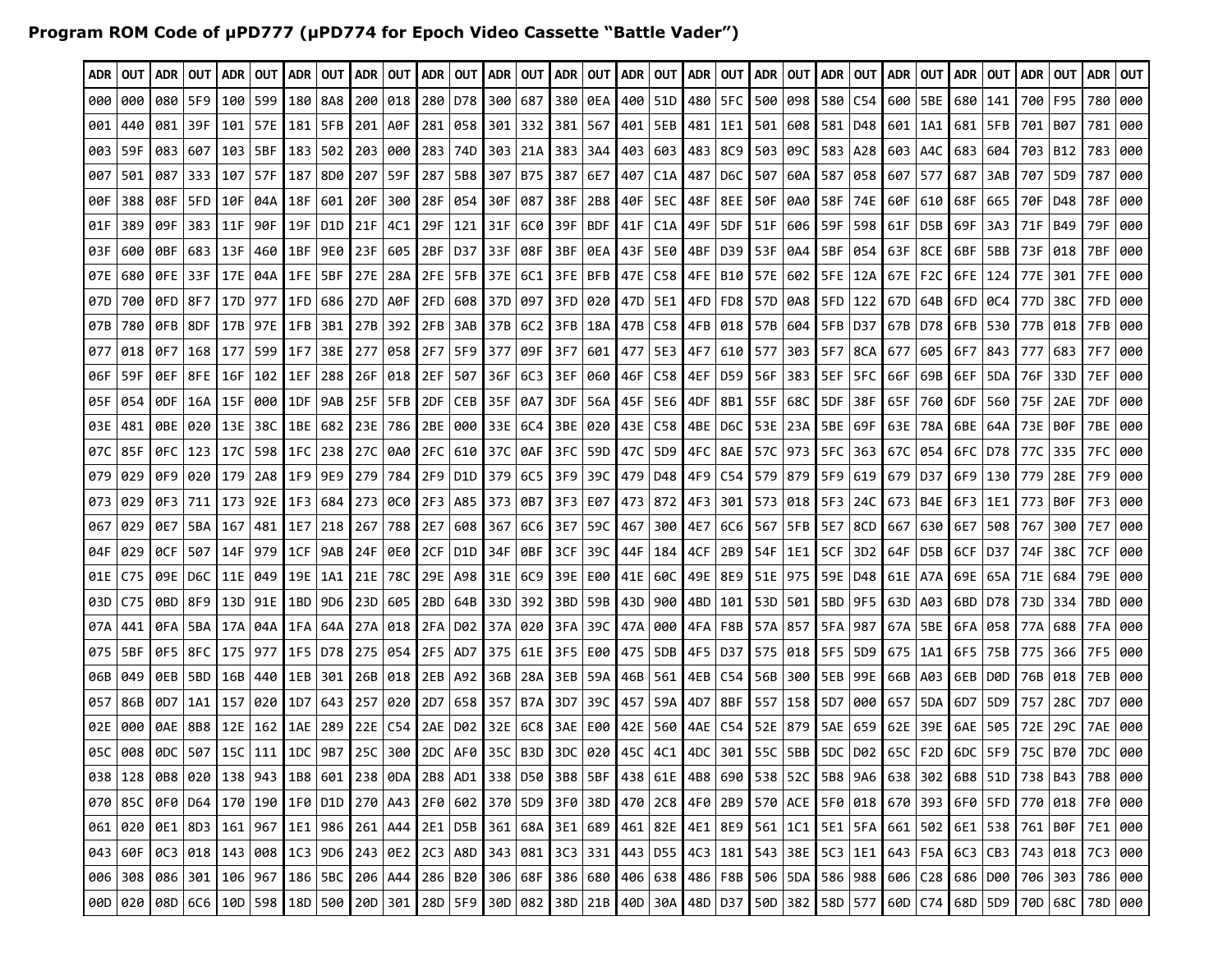| 01B | 662 | 09B       | 2B9                   | 11B | 054                         | 19B | 9D6   | $21B$ 698 |           | 29B   | 1E1         | 31B | 694 I | 39B BE9   |                    | 41B   029 |                             | 49B | C54 |             | 51B 974                           |           | 59B CF0 61B     |       | C54 | 69B   1C1   |                 | 71B | 2BB       | 79B                                                                                                                                                                                                                         | 000 |
|-----|-----|-----------|-----------------------|-----|-----------------------------|-----|-------|-----------|-----------|-------|-------------|-----|-------|-----------|--------------------|-----------|-----------------------------|-----|-----|-------------|-----------------------------------|-----------|-----------------|-------|-----|-------------|-----------------|-----|-----------|-----------------------------------------------------------------------------------------------------------------------------------------------------------------------------------------------------------------------------|-----|
| 037 | 694 | 0B7       | 060                   | 137 | 301 I                       | 1B7 | 121   | 237       | 09E       | 2B7   | AD3         | 337 | 083   | 3B7       | 602                | 437       | 028                         | 4B7 | 8DD | 537   5DA   |                                   | 5B7       | 986   637       |       | F5A | 6B7         | AC3             | 737 | B58       | 7B7                                                                                                                                                                                                                         | 000 |
| 06E | 74A | OEE   CEC |                       | 16E | 481   1EE                   |     | D37   | 26E   6A4 |           | 2EE I | D55 I       | 36E | 699   | 3EE   283 |                    | 46E       | 67E                         | 4EE | 5D9 |             | 56E   38E                         | 5EE       | C74             | 66E   | C74 | 6EE   505   |                 | 76E | 684       | 7EE                                                                                                                                                                                                                         | 000 |
| 05D | 786 |           | 0DD   658   15D   915 |     |                             | 1DD | 59F   | 25D   0AA |           |       | $2DD$   5FE | 35D | 084   |           | 3DD   BF4          |           | 45D   680                   | 4DD |     |             | D48   55D   5D0                   |           | 5DD   658   65D |       | 000 | 6DD   65A   |                 | 75D | 2BB       | 7DD                                                                                                                                                                                                                         | 000 |
| 03A | 90D | 0 BA I    | D78                   | 13A | 4C1                         | 1BA | 501   | 23A 6B0   |           | 2BA   | 67D I       | 33A | 694   | 3BA   161 |                    | 43A       | 74C                         | 4BA | B10 | 53A 382     |                                   | 5BA       | D78             | 63A   | 610 | 6BA.        | CB <sub>9</sub> | 73A | B60       | 7BA                                                                                                                                                                                                                         | 000 |
| 074 | 67E |           | 0F4   CEC             | 174 | 000   1F4                   |     | 9D6   |           | 274 0B6   | 2F4   | 3A3   374   |     | 085   |           |                    |           | 3F4   020   474   780   4F4 |     | 8FD |             | 574   C1B                         |           | 5F4   C74   674 |       | D5B | 6F4   65B   |                 | 774 | 682       | 7F4                                                                                                                                                                                                                         | 000 |
| 069 | 680 | 0E9   8AB |                       | 169 | 4C1   1E9                   |     | 1A1   |           | 269 6BC   |       | 2E9   A82   | 369 |       |           | 68F 3E9 682        |           | 469   599 <b> </b> 4E9      |     |     |             | 5FF   569   602   5E9   CE7       |           |                 | 669   | 9A3 | 6E9   CB9   |                 | 769 | 2BB       | 7E9                                                                                                                                                                                                                         | 000 |
| 053 | 74C | 0D3       | 018                   | 153 | 058                         | 1D3 | 9D6   | 253 0C2   |           | 2D3   | 677         | 353 | 086   |           | 3D3   293          | 453       | 054                         | 4D3 | 170 | 553   6A0   |                                   | 5D3       | 986             | 653   | 65F | 6D3         | C28             | 753 | B05       | 7D3                                                                                                                                                                                                                         | 000 |
| 026 | 780 | 0A6 301   |                       | 126 | 481   1A6                   |     | 64A   |           | 226 A44   | 2A6   | -309 I      | 326 | 68A   |           | 3A6   BE2 <b> </b> |           | 426   481   4A6             |     | 640 |             | 526   D1D                         | 5A6 I     | 5FA   626       |       | 3A3 |             | $6A6$   CDA     | 726 | 686       | 7A6                                                                                                                                                                                                                         | 000 |
| 04C | 054 | 0CC       | 68D                   | 14C | 29D   1CC                   |     | D78   | 24C 2BD   |           | 2CC I | A82 I       | 34C | 087   |           | 3CC   67C          |           | 44C   853   4CC             |     | 3A7 |             | 54C   6FF                         | 5CC       | 1E1             | 64C   | 000 | $6CC$   FD4 |                 | 74C | 2BB       | 7CC                                                                                                                                                                                                                         | 000 |
| 018 | 937 | 098       | 2B9                   | 118 | 020 I                       | 198 | 301   | 218 A44   |           |       | 298   D50   | 318 | 685   |           | 398   3A3          | 418       | 587                         | 498 | 000 | $518$   5F9 |                                   | 598       | 986             | 618   | 64D | $698$   5F9 |                 | 718 | B17       | 798                                                                                                                                                                                                                         | 000 |
| 031 | 60C |           |                       |     | 0B1   060   131   05C   1B1 |     | 614 I | 231   34D |           | 2B1   | 5F9 331     |     | 088   |           |                    |           | 3B1   BF4   431   696   4B1 |     | C54 |             | 531   393 <b> </b> 5B1            |           | 1A8   631       |       | D02 | 6B1   1E1   |                 | 731 | 68A       | 7B1                                                                                                                                                                                                                         | 000 |
| 062 | 788 | $0E2$ CB2 |                       | 162 | 4C1   1E2                   |     | 2A9   | 262 5B9   |           | 2E2   | 1E1         | 362 | 507   | 3E2   500 |                    |           | 462   750   4E2             |     | 300 |             | 562 C72 15E2                      |           | 1A1 I           | 662   | B64 | 6E2   AC3   |                 | 762 | 2BB       | 7E2                                                                                                                                                                                                                         | 000 |
| 045 | 90D | OC5   658 |                       | 145 | 05C I                       | 1C5 | 9B8   | 245 D12   |           | 2C5   | AAC         | 345 | B0A   | 3C5   681 |                    | 445       | ∣78C I                      | 4C5 | 104 |             | 545   5BA                         | 5C5       | 986             | 645   | C28 | 6C5   A8A   |                 |     | 745   B3C | 7C5                                                                                                                                                                                                                         | 000 |
| 00A | 60A |           |                       |     | 08A   D78   10A   969       | 18A | 1A1   |           | 20A   A44 |       | 28A   5FB   | 30A | 1C1   |           | 38A   060          |           | 40A   618   48A             |     | 0D8 |             | 50A   509   58A   D64             |           |                 | 60A   | 300 |             | 68A   C54       | 70A | C74       | 78A                                                                                                                                                                                                                         | 000 |
| 015 | 141 | 095       | CB <sub>2</sub>       | 115 | 058                         | 195 | 9EE   | 215       | 302       |       | 295 677     | 315 | 000   | 395   5DD |                    | 415       | 054                         | 495 | AEF |             | 515   5FA                         | 595       | 3AF             | 615   | 182 |             | 695   C74       | 715 | 605       | 795                                                                                                                                                                                                                         | 000 |
| 02B | 0E5 |           | 0AB   5FA             | 12B | 4C1                         | 1AB | 500   | 22B 0C9   |           | 2AB   | -3A3 I      | 32B | 348   | 3AB I     | 081                | 42B       | 481                         | 4AB | F8B | 52B 504     |                                   | 5AB       | 59C             | 62B   | 086 | 6AB   65A   |                 | 72B | F08       | 7AB                                                                                                                                                                                                                         | 000 |
| 056 | 561 |           |                       |     | 0D6   504   156   2BD   1D6 |     | 5BF   | 256   A45 |           |       | 2D6   AEE   | 356 | 020   |           | 3D6   020 <b> </b> |           | 456   858   4D6             |     |     |             | D6C   556   5DC   5D6   681   656 |           |                 |       | A30 | 6D6   D78   |                 |     | 756 603   | 7D6                                                                                                                                                                                                                         | 000 |
| 02C | 020 | 0AC   020 |                       | 12C | 969                         | 1AC | 38E   | 22C 3CE   |           | 2AC   | 601 I       | 32C | 5BD   |           | 3AC   060          | 42C       | 841                         | 4AC | 8EB | 52C 501     |                                   | 5AC       | 2B0 62C         |       | C74 | 6AC   C74   |                 | 72C | B47       | 7AC                                                                                                                                                                                                                         | 000 |
| 058 | 018 |           |                       |     | 0D8   5FA   158   05C       | 1D8 | 382   | 258   599 |           |       | 2D8 688 I   | 358 | 765   |           | 3D8   302          |           | 458 606 4D8                 |     | 89B |             | 558   5FC                         |           | 5D8 9F1         | 658   | A62 |             | 6D8   5DA       |     | 758 684   | 7D8                                                                                                                                                                                                                         | 000 |
| 030 | 59E |           |                       |     | 0B0   502   130   481       | 1B0 | ABE   | 230   380 |           |       | 2B0 283     | 330 | 6E2   |           | 3B0   6D0 <b> </b> |           | 430   364                   | 4B0 | D02 |             | 530   53A <b> </b>                |           | 5B0 5FF         | 630   | E2E | 6B0 1C1     |                 |     | 730   B41 | 7B0                                                                                                                                                                                                                         | 000 |
| 060 | 38C | 0E0   5D9 |                       | 160 | 05C   1E0                   |     | 59C   |           | 260 C54   |       | 2E0 688     | 360 | 081   |           | 3E0   2BA <b> </b> |           | 460   80A   4E0             |     | 882 |             | 560   5BD <b> </b>                | 5E0       | 3A7             | 660   | A62 | 6E0   0E0   |                 |     | 760 682   | 7E0                                                                                                                                                                                                                         | 000 |
| 041 | 018 | 0C1   38E |                       | 141 | 96E I 1C1                   |     | 39F   | 241 602   |           | 2C1   | 348         | 341 | 6E1   | 3C1   142 |                    |           | 441   698                   | 4C1 | 8DE |             | 541   500                         | 5C1       | 6C8             | 641   | ADA | 6C1         | A85             | 741 | 601       | 7C1                                                                                                                                                                                                                         | 000 |
| 002 | 081 |           | 082   5BA             | 102 | l 5D9 l                     | 182 | 38D   |           | 202 E49   |       | 282 988     | 302 | 082   |           | 382   1C1          |           | 402   C <sub>25</sub>       | 482 |     |             | 5FE   502   5DD   582             |           | 758             | 602   | D02 | 682   A88   |                 | 702 | B71       | 782                                                                                                                                                                                                                         | 000 |
| 005 | 600 | 085       | 50A                   | 105 | 481                         | 185 | 1A1   | 205 A71   |           |       | 285   D50   | 305 | 6CC   |           | 385   020          |           | 405   6A4                   | 485 | 602 |             | 505   530                         |           | 585 C31         | 605   | A4B | 685   F95   |                 | 705 | 686       | 785                                                                                                                                                                                                                         | 000 |
| 00B | 383 | 08B 3A5   |                       |     | 10B 92F                     | 18B | 9B6   | 20B 600   |           |       | 28B   5F9   | 30B | 083   | 38B 0D0   |                    |           | 40B C25                     | 48B | 3AB |             | 50B   5FD   58B   6C6             |           |                 | 60B   | 300 | 68B   AAF   |                 |     | 70B   B2F | 78B                                                                                                                                                                                                                         | 000 |
| 017 | 020 | 097       | 5D9                   | 117 | 020                         | 197 | 51F   | 217       | ODC       | 297   | 1E1         | 317 | 6E3   | 397       | BDE                | 417       | 6B0                         | 497 | 5F9 |             | 517 540 597                       |           | 759             | 617   | 39D | 697         | A81             | 717 | 68A       | 797                                                                                                                                                                                                                         | 000 |
| 02F | 000 | 0AF       | 604   12F             |     | 28A                         | 1AF | 3A5   | 22F       | 602       | 2AF   | AF1 I       | 32F | 084   | 3AF       | BD5 I              | 42F       | $C25$   4AF                 |     | 503 | 52F         |                                   | 600   5AF | C31             | l 62F | 018 | 6AF         | 620             | 72F | 602       | 7AF                                                                                                                                                                                                                         | 000 |
|     |     |           |                       |     |                             |     |       |           |           |       |             |     |       |           |                    |           |                             |     |     |             |                                   |           |                 |       |     |             |                 |     |           | 050   076   076   076   076   077   076   077   078   079   079   079   079   079   079   079   079   079   079   079   079   079   079   079   079   079   079   079   079   079   079   079   079   079   079   079   079 |     |
|     |     |           |                       |     |                             |     |       |           |           |       |             |     |       |           |                    |           |                             |     |     |             |                                   |           |                 |       |     |             |                 |     |           | 03C 38C 0BC 8F1 13C 060 1BC 98E 23C 601 2BC 1F0 33C 085 3BC 694 43C C25 4BC 601 53C 700 5BC 504 63C 60A 6BC AC7 73C 688 7BC 000                                                                                             |     |
|     |     |           |                       |     |                             |     |       |           |           |       |             |     |       |           |                    |           |                             |     |     |             |                                   |           |                 |       |     |             |                 |     |           |                                                                                                                                                                                                                             |     |
|     |     |           |                       |     |                             |     |       |           |           |       |             |     |       |           |                    |           |                             |     |     |             |                                   |           |                 |       |     |             |                 |     |           | 071 381 0F1 64D 171 481 1F1 331 271 E49 2F1 6B4 371 086 3F1 6A0 471 6B8 4F1 600 571 59E 5F1 68F 671 2B9 6F1 302 771 390 7F1 000                                                                                             |     |
|     |     |           |                       |     |                             |     |       |           |           |       |             |     |       |           |                    |           |                             |     |     |             |                                   |           |                 |       |     |             |                 |     |           | 063   391   0E3   D02   163   28A   1E3   3A9   263   A5B   2E3   081   363   6CC   3E3   0AA   463   C3C   4E3   084   563   054   5E3   758   663   A76   6E3   1C1   763   184   7E3   000                               |     |
|     |     |           |                       |     |                             |     |       |           |           |       |             |     |       |           |                    |           |                             |     |     |             |                                   |           |                 |       |     |             |                 |     |           | 047   058   0C7   060   147   971   1C7   98E   247   608   2C7   69E   347   087   3C7   6AC   447   59B   4C7   609   547   5DF   5C7   C31   647   602   6C7   5D9   747   F46   7C7   000                               |     |
|     |     |           |                       |     |                             |     |       |           |           |       |             |     |       |           |                    |           |                             |     |     |             |                                   |           |                 |       |     |             |                 |     |           | 000   076   086   086   086   086   086   086   087   086   087   087   088   089   089   088   088   088   087   087   088   088   087   087   088   088   088   088   088   088   088   088   088   088   088   088   088 |     |
|     |     |           |                       |     |                             |     |       |           |           |       |             |     |       |           |                    |           |                             |     |     |             |                                   |           |                 |       |     |             |                 |     |           | 010   5F8   09D   D64   11D   5FB   19D   604   21D   604   29D   697   31D   601   39D   6B8   41D   C3C   49D   6IB   51D   504   59D   997   61D   299   69D   D05   71D   C74   79D   000   000                         |     |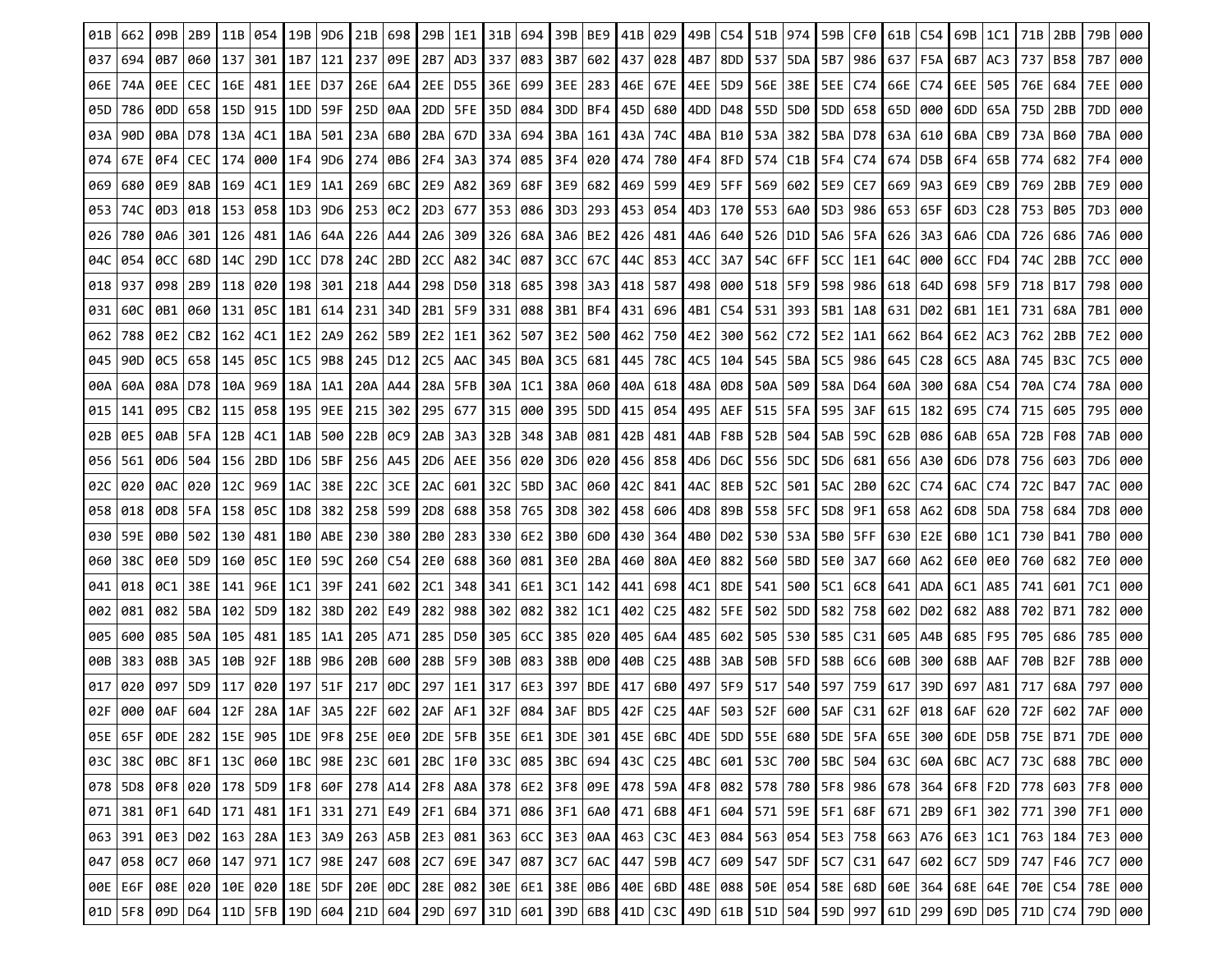| 03B | 38F |                 | 8DB                   | 13B | 283             | 1BB       | 2A9  | 23B       | 0E0                 | 2BB             | 083             | 33B | 281              | 3BB       | 0C2                             | 43B | 59C               | 4BB             | 08F             | 53B 5D9         |                                                                                                                                                                                                     | 5BB | 630             | l 63B | A72 | 6BB   AEC   |           | 73B       | <b>FFC</b> | 7BB  |     |
|-----|-----|-----------------|-----------------------|-----|-----------------|-----------|------|-----------|---------------------|-----------------|-----------------|-----|------------------|-----------|---------------------------------|-----|-------------------|-----------------|-----------------|-----------------|-----------------------------------------------------------------------------------------------------------------------------------------------------------------------------------------------------|-----|-----------------|-------|-----|-------------|-----------|-----------|------------|------|-----|
| 076 | 59E | 0F6             | 3A7                   |     | 176   020   1F6 |           | 602  | 276   600 |                     |                 | 2F6 693 376     |     | 760              | 3F6 BD5   |                                 |     | 476 6C2 4F6       |                 | 62B             | 576 649         |                                                                                                                                                                                                     |     | 5F6   D5B   676 |       | 018 | 6F6         | C28       | 776   5F9 |            | 7F6  | 000 |
| 06D | 380 |                 | 0ED   8B6             | 16D | 060   1ED       |           | 382  | 26D   A14 |                     | 2ED             | 084             | 36D | F <sub>2</sub> D | 3ED   2BD |                                 | 46D | C3C               | l 4ED           | 098             |                 | 56D   D05                                                                                                                                                                                           | 5ED | 986             | 66D   | 38F | 6ED   C74   |           | 76D       | 507        | 7ED  | 000 |
| 05B | 598 | ODB 3AF         |                       |     | 15B   5FE   1DB |           | 9FE. | 25B   600 |                     |                 | 2DB   68F       | 35B | 302              | 3DB   BD5 |                                 |     | 45B   59D         | 4DB             | 63B             |                 | 55B   964                                                                                                                                                                                           |     | 5DB A99         | 65B   | 018 | 6DB 018     |           | 75B 610   |            | 7DB  | 000 |
| 036 | 937 | 0B6   020       |                       |     | 136   93B   1B6 |           | 5DF  | 236   0DC |                     |                 | 2B6 085 336     |     | 393              |           | 3B6   604                       |     | 436   6C7         | 4B6             | SFC I           |                 | 536   C28   5B6   659                                                                                                                                                                               |     |                 | 636   | 2AD | 6B6   A8E   |           | 736   5FB |            | 7B6  | 000 |
| 06C | 058 | 0EC   301       |                       |     | 16C   640   1EC |           | 38D  |           | 26C 610 2EC 68D 36C |                 |                 |     | 50A I            |           | 3EC   335 <b> </b>              |     | 46C   C3C   4EC   |                 | 383             |                 | 56C   C74   5EC   D02                                                                                                                                                                               |     |                 | 66C   | A72 |             | 6EC   64D | 76C       | 3AB        | 7EC  | 000 |
| 059 | 605 |                 | 0D9   122   159   5FF |     |                 | 1D9       | 381  |           | 259 0E0             |                 | 2D9   086   359 |     | 60F              |           | 3D9   5B9                       |     | 459   598   4D9   |                 | 5FF             |                 | 559   018                                                                                                                                                                                           |     | 5D9 9E4         | 659   | 685 | 6D9   D02   |           | 759       | 5DD        | 7D9  | 000 |
| 032 | 6AB | 0B2             | 301                   | 132 | 93B             | 1B2       | 9FE  | 232   620 |                     | 2B <sub>2</sub> | 68B             | 332 | 332              | 3B2   D12 |                                 |     | 432   D44         | 4B2             | 66F             |                 | 532 976 5B2                                                                                                                                                                                         |     | 9A5 I           | 632   | 335 | 6B2   AC9   |           | 732       | 1C1        | 7B2  | 000 |
| 064 | 784 | 0E4   1E1       |                       |     | 164   620   1E4 |           | 1E4  |           | 264   A14           | 2E4             | 348   364       |     | 68C              |           | 3E4   BD5 <b> </b>              |     | 464   604   4E4   |                 | 3A3             |                 | 564   D00   5E4   CD8   664                                                                                                                                                                         |     |                 |       | 28D |             | 6E4   C74 | 764       | F95        | 7E4  | 000 |
| 049 | 90D |                 | OC9   018             |     | 149   959   1C9 |           | 028  |           | 249   365           |                 | 2C9   A82       | 349 |                  |           | 23A   3C9   302                 |     | 449   D1D   4C9   |                 | 000             |                 | 549   5DC   5C9   000                                                                                                                                                                               |     |                 | 649   | A72 | 6C9   638   |           | 749       | 880        | 7C9  | 000 |
| 012 | 612 | 092             | 601                   | 112 | 301             | 192       | 601  | 212 29C   |                     | 292             | D50 I           | 312 | 600              | 392   OC9 |                                 | 412 | 937               | 492             | 5FD             |                 | $512 \mid 1C1$                                                                                                                                                                                      | 592 | 98A             | 612   | 018 | 6921        | 30A       | 712       | 64E        | 792  | 000 |
| 025 | 700 | 0A5   D5B       |                       | 125 | 481 I 1A5       |           | D1D  |           | 225   020           | 2A5             | 5D9 I           | 325 | F33              |           | 3A5   BB2 <b> </b>              |     | 425   6A9   4A5   |                 | 1E1             |                 | 525   92A                                                                                                                                                                                           | 5A5 | 018             | 625   | 9D0 | 6A5   5FF   |           | 725       | D02        | 7A5  | 000 |
| 04A | 598 | 0CA   890       |                       |     | 14A   929       | 1CA       | 9CB  | 24A   060 |                     |                 | 2CA 68E         | 34A | 5D8              | 3CA   3CE |                                 |     | 44A   759   4CA   |                 | 9AE             | 54A   501       |                                                                                                                                                                                                     | 5CA | 5FA             | 64A   | 144 | 6CA 670     |           | 74A       | B29        | 7CA  | 000 |
| 014 | E6F | 094             | 018                   | 114 | 020             | 194       | 5BF  | 214 599   |                     | 294             | 081 I           | 314 | 054              | 394 599   |                                 | 414 | C31               | 494             | 5D <sub>9</sub> | 514             | 64E                                                                                                                                                                                                 | 594 | 1E1             | 614   | 54B | 694 I       | 3A3       | 714       | 9AE        | 794  | 000 |
| 029 | EC4 |                 | $0A9$   162   129     |     | 289   1A9       |           | 660  |           | 229 39C             |                 | 2A9 695 329     |     | 38E              |           | 3A9   380 <b> </b>              |     | 429   6AB   4A9   |                 | 6E1             |                 | 529 D02 I                                                                                                                                                                                           | 5A9 | 986 629         |       | C54 |             | 6A9   5FE | 729       | 5FE        | 7A9  | 000 |
| 052 | 55A | 0D <sub>2</sub> | 08A                   |     | 152   912   1D2 |           | 3A1  | 252 3D2   |                     |                 | 2D2   082       | 352 | 68F              | 3D2   C54 |                                 |     | 452   758         | 4D <sub>2</sub> |                 | 64E   552   92A |                                                                                                                                                                                                     |     | 5D2   5BA   652 |       | C74 | 6D2 67D     |           |           | 752 601    | 7D2  | 000 |
| 024 | 5F8 |                 | 0A4   504             | 124 | 060 I 1A4       |           | 081  | 224 E11   |                     | 2A4             | 6A7             | 324 | 332              |           | 3A4   602                       |     | $424$   C31   4A4 |                 | D05             |                 | 524 942                                                                                                                                                                                             | 5A4 | 1A1             | 624   | 659 | 6A4         | 3A3       | 724       | 3AB        | 7A4  | 000 |
| 048 | 608 | OC8   937       |                       |     | 148   481   1C8 |           | 993  |           | 248   33A <b> </b>  |                 | 2C8   083   348 |     | F46              |           | 3C8   E49   448   603   4C8     |     |                   |                 | 884             |                 | 548 64E 5C8 996 648                                                                                                                                                                                 |     |                 |       | D78 | 6C8   5FB   |           | 748   9BB |            | 7C8  | 000 |
| 010 | 086 | 090             | 018                   |     | 110   942       | 190       | 608  | 210 382   |                     |                 | 290 6D0 310     |     | 605              |           | 390   B93 <b> </b>              |     | 410   D1D   490   |                 | 601             |                 | 510   D05   590   CD8   610                                                                                                                                                                         |     |                 |       | C74 | 690 667     |           |           | 710   618  | 790  | 000 |
| 021 | 602 | 0A1   162       |                       | 121 | 020   1A1       |           | D59  |           | 221 23A             | 2A1             | ∣ 084 I         | 321 | 696              |           | 3A1   602                       | 421 | 95C               | 4A1             | 366             |                 | 521   92A                                                                                                                                                                                           | 5A1 | C9D I           | 621   | 5BE | 6A1   3A3   |           | 721       | D1D        | 7A1  | 000 |
| 042 | 088 |                 | 0C2   08E             |     | 142   650   1C2 |           | 989  |           | 242 A22             | 2C2             | 0A7             | 342 | 78A              |           | 3C2   0D4 <b> </b>              |     | 442   518   4C2   |                 | 8D2             |                 | 542   C28   5C2   018   642                                                                                                                                                                         |     |                 |       | 53B |             | 6C2   5FD |           | 742   8DE  | 7C2  | 000 |
| 004 | 604 | 084             | 500                   | 104 |                 | 2AA   184 | 164  |           | 204 F00             | 284             | 085             | 304 | D0D              |           | 384   603                       | 404 | -5D9              | 484             | 5DB             |                 | 504   300                                                                                                                                                                                           | 584 | 300   604       |       | CE7 | 684 520     |           | 704       | 658        | 784  | 000 |
| 009 | 08C | 089   8C8       |                       | 109 | 060   189       |           | ABE  | 209   649 |                     |                 | 289 695         | 309 | 020              | 389   B99 |                                 |     | 409   503         | 489             | 2BE             |                 | 509   102                                                                                                                                                                                           | 589 | 144             | 609   | 6A0 | 689 D55     |           | 709       | D02        | 789  | 000 |
| 013 | AB3 |                 | 093   684             |     | 113   651   193 |           | 6F3  | 213   28B |                     |                 | 293   086   313 |     |                  |           | D78 393   E49   413   5F9   493 |     |                   |                 | 888             |                 | 513   0E8   593   658   613                                                                                                                                                                         |     |                 |       | 601 | 693   C1B   |           |           | 713   8B0  | 793  | 000 |
| 027 | 383 | 0A7             | 26C                   | 127 | 28A   1A7       |           | 608  |           | 227 A5A             | 2A7             | 68E I           | 327 | 300              | 3A7   BE5 |                                 | 427 | 500   4A7         |                 | 8E8             |                 | 527   934                                                                                                                                                                                           | 5A7 | D05             | 627   | D5B | 6A7   954   |           | 727       | 8DE        | 7A7  | 000 |
| 04E | 937 | 0CE             | 020                   |     | 14E   948       | 1CE       | D59  |           | 24E 684             |                 | 2CE   087       | 34E | 1E1              |           | 3CE   60E                       |     | 44E   5DB         | 4CE             | 018             |                 | 54E   64A                                                                                                                                                                                           | 5CE | 000             | 64E   | 690 | $6CE$   5D2 |           | 74E       | I FFC.     | 7CE  | 000 |
| 01C | 5F9 | 09C I           | B65                   | 11C | 060   19C       |           | 9E5  | 21C 2BB   |                     | 29C l           | 68C             | 31C | 508              | 39C   0D4 |                                 |     | 41C   C6C         | 49C             | 300             |                 | 51C   D78   59C                                                                                                                                                                                     |     | 300 61C         |       | 3BB | 69C   0EA   |           | 71C       | A03        | 79C  | 000 |
| 039 | 506 |                 | 0B9 D78 139           |     | 4C1             | 1B9       | 3B3  |           | 239   A5A <b> </b>  |                 | 2B9 088 339     |     | 300              | 3B9       | 60F                             |     | 439 C43 4B9       |                 | 6E3             | 539             | 301                                                                                                                                                                                                 | 5B9 | 104             | 639   | A62 | 6B9         | 567       | 739       | 402        | 7B9. | 000 |
|     |     |                 |                       |     |                 |           |      |           |                     |                 |                 |     |                  |           |                                 |     |                   |                 |                 |                 | 072 602 6F2 303 172 619 172 619 172 989 272 602 2F2 507 372 020 3F2 899 472 449 4F2 09A 572 39D 5F2 0B6 672 C28 6F2 961 772 403 7F2 000                                                             |     |                 |       |     |             |           |           |            |      |     |
|     |     |                 |                       |     |                 |           |      |           |                     |                 |                 |     |                  |           |                                 |     |                   |                 |                 |                 | 065   010   0E5   088   165   2EA   1E5   3B3   265   2AB   2E5   1C1   365   018   3E5   E49   465   5BF   4E5   6E2   565   C54   5E5   9D5   665   A4B   6E5   365   365   765   030   7E5   000 |     |                 |       |     |             |           |           |            |      |     |
|     |     |                 |                       |     |                 |           |      |           |                     |                 |                 |     |                  |           |                                 |     |                   |                 |                 |                 | 04B   F38   0CB   1E4   14B   020   1CB   64D   24B   688   2CB   000   34B   060   3CB   BE8   44B   500   4CB   0A4   54B   301   5CB   986   64B   5D9   6CB   298   74B   028   7CB   000       |     |                 |       |     |             |           |           |            |      |     |
|     |     |                 |                       |     |                 |           |      |           |                     |                 |                 |     |                  |           |                                 |     |                   |                 |                 |                 |                                                                                                                                                                                                     |     |                 |       |     |             |           |           |            |      |     |
|     |     |                 |                       |     |                 |           |      |           |                     |                 |                 |     |                  |           |                                 |     |                   |                 |                 |                 | 02D   5F9   0AD   020   12D   2AA   1AD   9B4   22D   500   2AD   5F9   32D   599   3AD   0D4   42D   FB8   4AD   760   52D   922   5AD   9D1   62D   D05   6AD   94D   72D   029   7AD   000       |     |                 |       |     |             |           |           |            |      |     |
|     |     |                 |                       |     |                 |           |      |           |                     |                 |                 |     |                  |           |                                 |     |                   |                 |                 |                 | 05A   1E1   0DA   5DA   15A   060   1DA   989   25A   C54   2DA   1E1   35A   300   3DA   63F   45A   86A   4DA   F6D   55A   94D   5DA   C9D   65A   800   6DA   5FC   75A   038   7DA   000       |     |                 |       |     |             |           |           |            |      |     |
|     |     |                 |                       |     |                 |           |      |           |                     |                 |                 |     |                  |           |                                 |     |                   |                 |                 |                 | 034 872 084 061 134 651 184 610 234 C74 284 000 334 605 384 899 434 248 484 A70 534 C74 584 584 634 300 684 081 734 028 784 000                                                                     |     |                 |       |     |             |           |           |            |      |     |
|     |     |                 |                       |     |                 |           |      |           |                     |                 |                 |     |                  |           |                                 |     |                   |                 |                 |                 | 068 E9A 0E8 8C6 168 28A 1E8 D1D 268 C54 2E8 ADD 368 481 3E8 E49 468 808 4E8 5DC 568 C54 5E8 510 668 38D 6E8 AA2 768 03C 7E8 000                                                                     |     |                 |       |     |             |           |           |            |      |     |